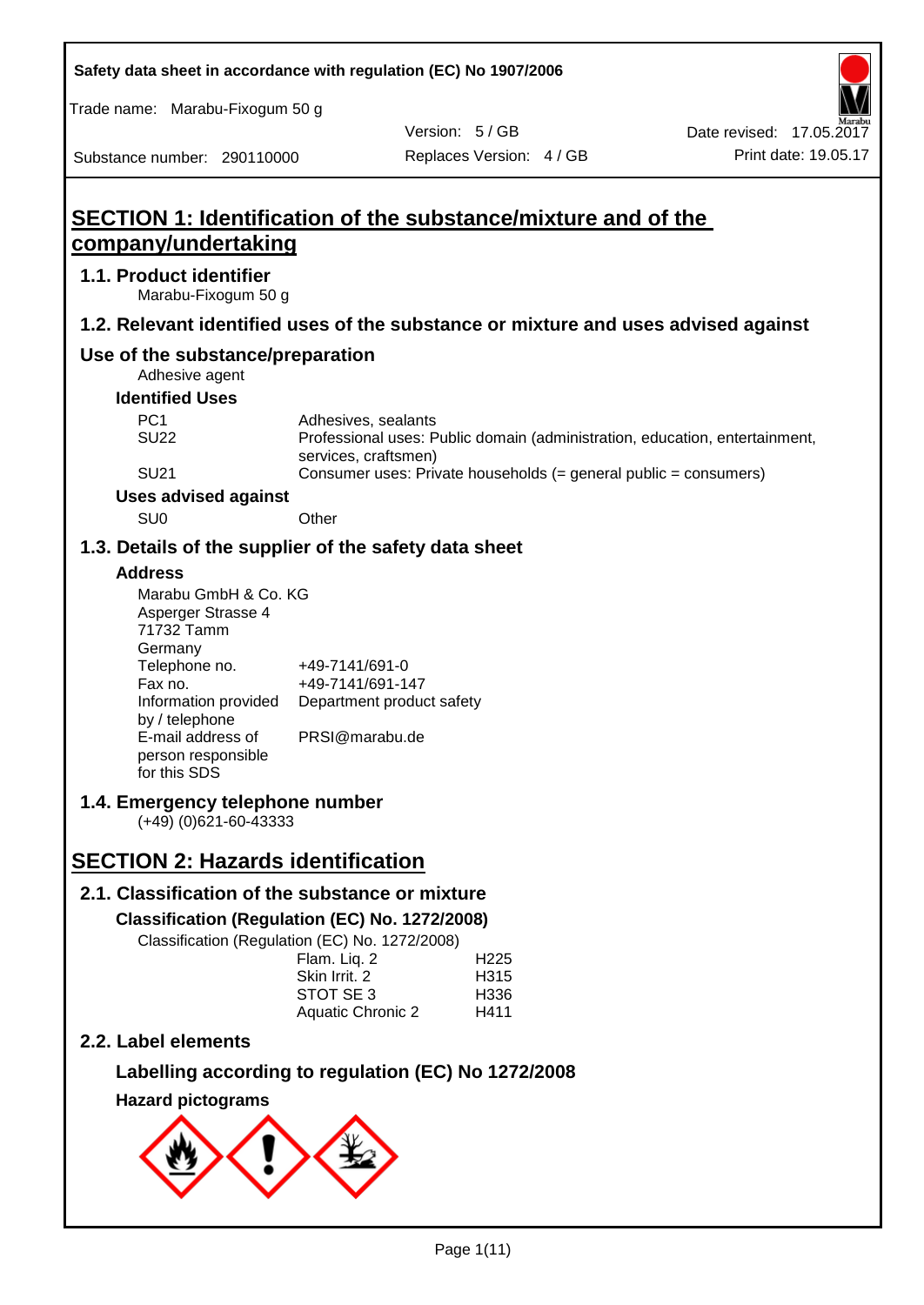|                                                   | Safety data sheet in accordance with regulation (EC) No 1907/2006                                                                       |               |                                                  |                          |                                                                                 |
|---------------------------------------------------|-----------------------------------------------------------------------------------------------------------------------------------------|---------------|--------------------------------------------------|--------------------------|---------------------------------------------------------------------------------|
| Trade name: Marabu-Fixogum 50 g                   |                                                                                                                                         |               |                                                  |                          |                                                                                 |
|                                                   |                                                                                                                                         | Version: 5/GB |                                                  |                          | Date revised: 17,05,2017                                                        |
| Substance number: 290110000                       |                                                                                                                                         |               |                                                  | Replaces Version: 4 / GB | Print date: 19.05.17                                                            |
| <b>Signal word</b>                                |                                                                                                                                         |               |                                                  |                          |                                                                                 |
| Danger                                            |                                                                                                                                         |               |                                                  |                          |                                                                                 |
| <b>Hazard statements</b>                          |                                                                                                                                         |               |                                                  |                          |                                                                                 |
| H315                                              | Causes skin irritation.                                                                                                                 |               |                                                  |                          |                                                                                 |
| H336                                              | May cause drowsiness or dizziness.                                                                                                      |               |                                                  |                          |                                                                                 |
| H411                                              | Toxic to aquatic life with long lasting effects.                                                                                        |               |                                                  |                          |                                                                                 |
| H <sub>225</sub>                                  | Highly flammable liquid and vapour.                                                                                                     |               |                                                  |                          |                                                                                 |
| <b>Precautionary statements</b>                   |                                                                                                                                         |               |                                                  |                          |                                                                                 |
| P101                                              |                                                                                                                                         |               |                                                  |                          | If medical advice is needed, have product container or label at hand.           |
| P102                                              | Keep out of reach of children.                                                                                                          |               |                                                  |                          |                                                                                 |
| P210                                              |                                                                                                                                         |               |                                                  |                          | Keep away from heat, hot surfaces, sparks, open flames and other ignition       |
|                                                   | sources. No smoking.                                                                                                                    |               |                                                  |                          |                                                                                 |
| P264.1                                            | Wash hands thoroughly after handling.                                                                                                   |               |                                                  |                          |                                                                                 |
| P271                                              | Use only outdoors or in a well-ventilated area.                                                                                         |               |                                                  |                          |                                                                                 |
| P280                                              |                                                                                                                                         |               |                                                  |                          | Wear protective gloves/protective clothing/eye protection/face protection.      |
| P405<br>P501.9                                    | Store locked up.<br>Dispose of contents/container as problematic waste.                                                                 |               |                                                  |                          |                                                                                 |
|                                                   |                                                                                                                                         |               |                                                  |                          |                                                                                 |
|                                                   |                                                                                                                                         |               |                                                  |                          | Hazardous component(s) to be indicated on label (Regulation (EC) No. 1272/2008) |
| contains                                          |                                                                                                                                         |               |                                                  |                          | Hydrocarbons, C6-C7, n-alkanes, isoalkanes, cyclics, <5% n-hexane               |
| 3.2. Mixtures<br><b>Chemical characterization</b> | <b>SECTION 3: Composition/information on ingredients ***</b>                                                                            |               |                                                  |                          |                                                                                 |
|                                                   | Adhesive agent based on natural caoutchouc and on solvents                                                                              |               |                                                  |                          |                                                                                 |
| Hazardous ingredients ***                         |                                                                                                                                         |               |                                                  |                          |                                                                                 |
| CAS No.<br>EINECS no.                             | Hydrocarbons, C6-C7, n-alkanes, isoalkanes, cyclics, <5% n-hexane<br>64742-49-0<br>921-024-6                                            |               |                                                  |                          |                                                                                 |
| Registration no.                                  | 01-2119475514-35                                                                                                                        |               |                                                  |                          |                                                                                 |
| Concentration                                     | $>=$                                                                                                                                    | 50            | $\,<\,$                                          | 100                      | %                                                                               |
|                                                   | Classification (Regulation (EC) No. 1272/2008)<br>Flam. Liq. 3<br>Asp. Tox. 1<br>Skin Irrit. 2<br>STOT SE 3<br><b>Aquatic Chronic 2</b> |               | H <sub>225</sub><br>H304<br>H315<br>H336<br>H411 |                          |                                                                                 |
|                                                   | 6,6'-di-tert-butyl-2,2'-methylenedi-p-cresol                                                                                            |               |                                                  |                          |                                                                                 |
| CAS No.                                           | 119-47-1                                                                                                                                |               |                                                  |                          |                                                                                 |
| EINECS no.                                        | 204-327-1                                                                                                                               |               |                                                  |                          |                                                                                 |
| Concentration                                     | $>=$                                                                                                                                    | 0,1           | $\prec$                                          | $\mathbf 1$              | $\%$                                                                            |
|                                                   | Classification (Regulation (EC) No. 1272/2008)<br>Repr. 2                                                                               |               | H361                                             |                          | Route of exposure: oral                                                         |
|                                                   |                                                                                                                                         |               |                                                  |                          |                                                                                 |

# **SECTION 4: First aid measures**

**4.1. Description of first aid measures**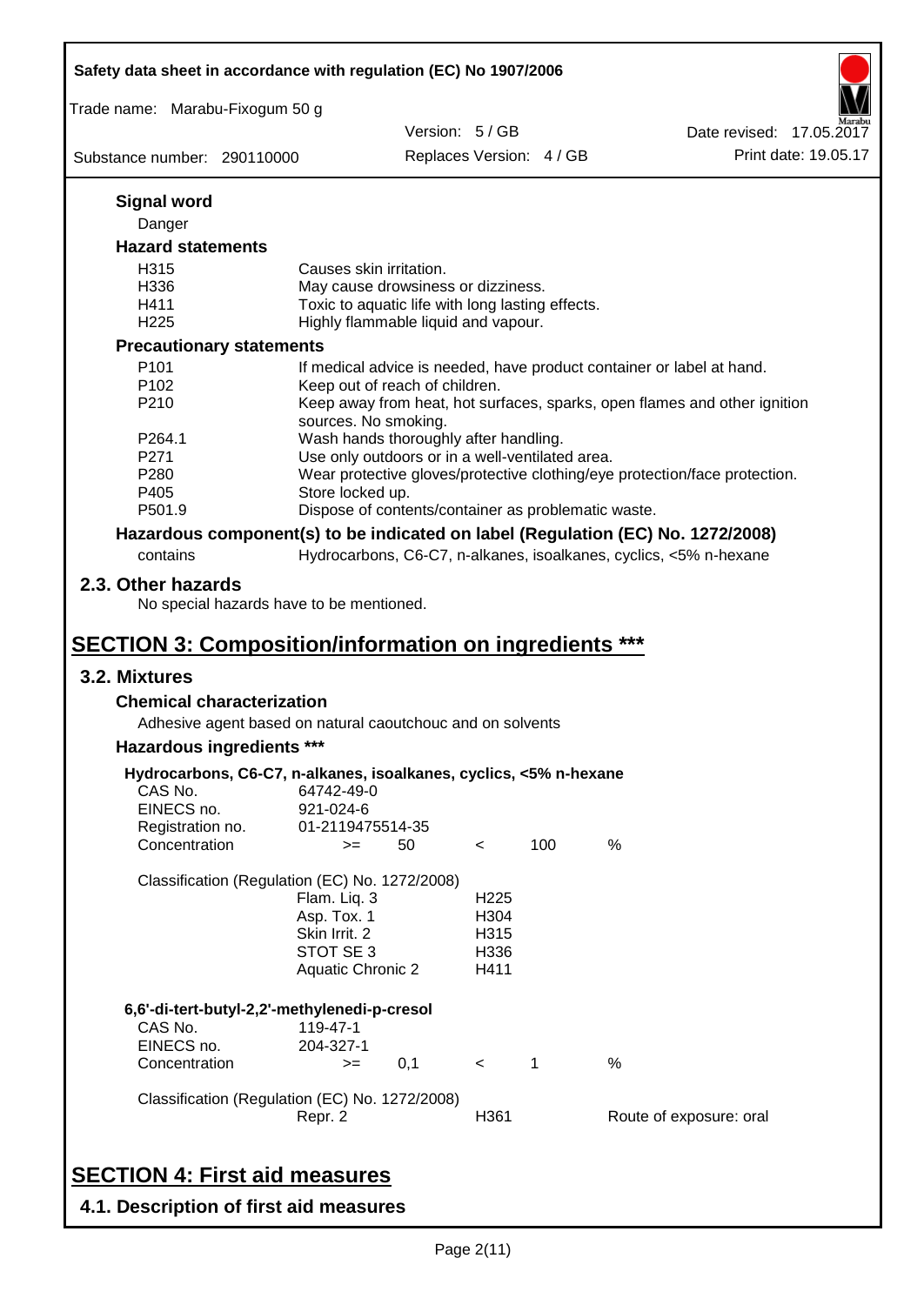## **Safety data sheet in accordance with regulation (EC) No 1907/2006**

Trade name: Marabu-Fixogum 50 g

Substance number: 290110000

Version: 5 / GB



#### **General information**

In all cases of doubt, or when symptoms persist, seek medical attention. Never give anything by mouth to an unconscious person. If unconscious place in recovery position and seek medical advice.

#### **After inhalation**

Remove to fresh air, keep patient warm and at rest. If breathing is irregular or stopped, administer artificial respiration.

#### **After skin contact**

Remove contaminated clothing. Wash skin thoroughly with soap and water or use recognised skin cleanser. Do NOT use solvents or thinners.

#### **After eye contact**

Remove contact lenses, irrigate copiously with clean, fresh water, holding the eyelids apart for at least 10 minutes and seek immediate medical advice.

#### **After ingestion**

If accidentally swallowed rinse the mouth with plenty of water (only if the person is conscious) and obtain immediate medical attention. Keep at rest. Do NOT induce vomiting.

#### **4.2. Most important symptoms and effects, both acute and delayed** Until now no symptoms known so far.

## **4.3. Indication of any immediate medical attention and special treatment needed**

#### **Hints for the physician / treatment**

Treat symptomatically

# **SECTION 5: Firefighting measures**

## **5.1. Extinguishing media**

#### **Suitable extinguishing media**

Recommended: alcohol resistant foam, CO2, powders, water spray/mist, Not be used for safety reasons: water jet

#### **5.2. Special hazards arising from the substance or mixture**

In the event of fire the following can be released: Carbon monoxide (CO); Carbon dioxide (CO2); dense black smoke

## **5.3. Advice for firefighters**

#### **Special protective equipment for fire-fighting**

Cool closed containers exposed to fire with water. Do not allow run-off from fire fighting to enter drains or water courses.

# **SECTION 6: Accidental release measures**

#### **6.1. Personal precautions, protective equipment and emergency procedures**

Exclude sources of ignition and ventilate the area. Avoid breathing vapours. Refer to protective measures listed in Sections 7 and 8.

#### **6.2. Environmental precautions**

Do not allow to enter drains or waterways. If the product contaminates lakes, rivers or sewage, inform appropriate authorities in accordance with local regulations.

## **6.3. Methods and material for containment and cleaning up**

Contain and collect spillage with non-combustible absorbent materials, e.g. sand, earth, vermiculite, diatomaceous earth and place in container for disposal according to local regulations (see section 13). Clean preferably with a detergent - avoid use of solvents.

## **6.4. Reference to other sections**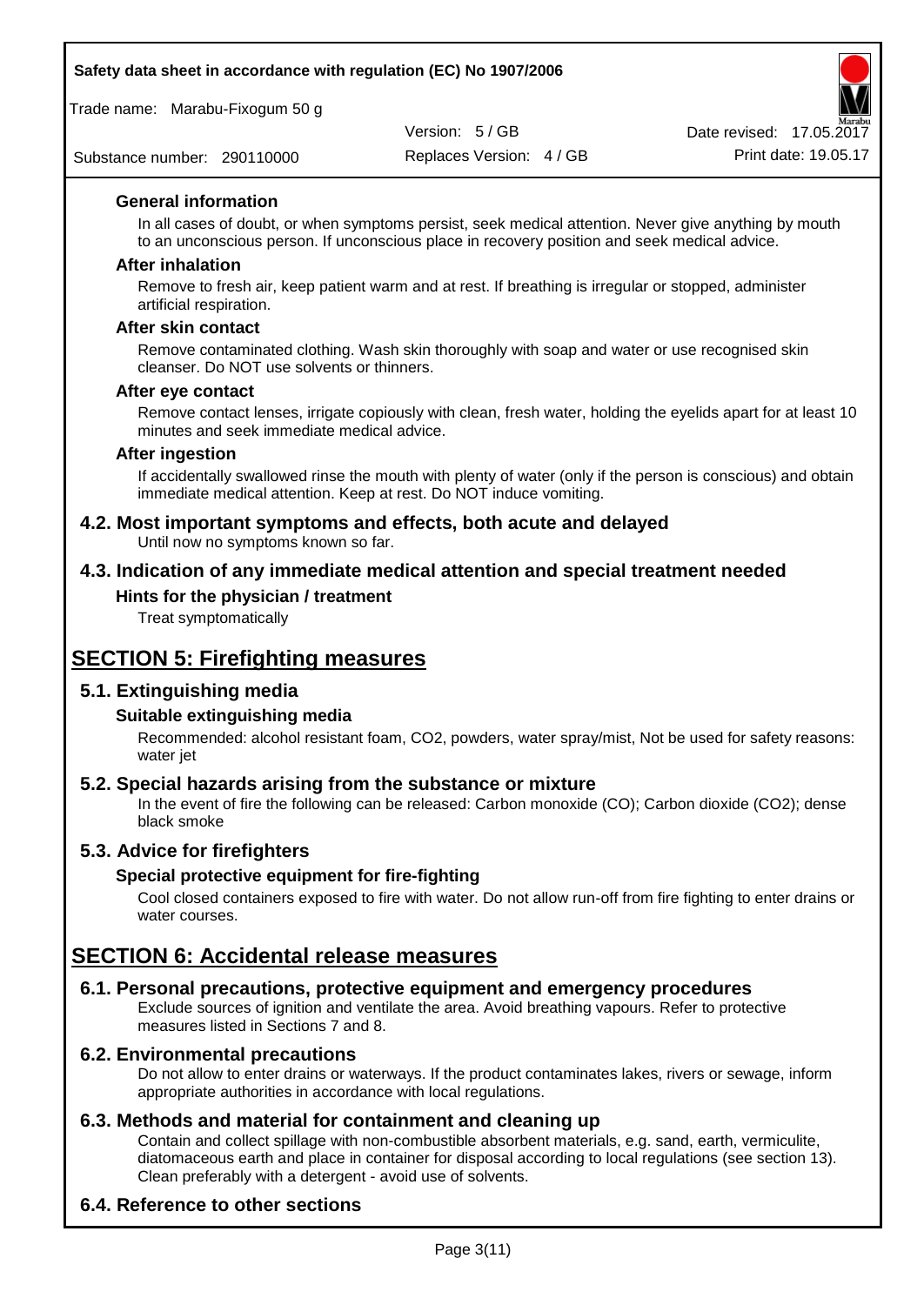#### **Safety data sheet in accordance with regulation (EC) No 1907/2006**

Trade name: Marabu-Fixogum 50 g

Version: 5 / GB

Date revised: 17.05.2017

Substance number: 290110000

Replaces Version: 4 / GB Print date: 19.05.17

Information regarding Safe handling, see Section 7. Information regarding personal protective measures, see Section 8. Information regarding waste disposal, see Section 13.

# **SECTION 7: Handling and storage**

# **7.1. Precautions for safe handling**

## **Advice on safe handling**

Prevent the creation of flammable or explosive concentrations of vapour in air and avoid vapour concentration higher than the occupational exposure limits. In addition, the product should only be used in areas from which all naked lights and other sources of ignition have been excluded. Electrical equipment should be protected to the appropriate standard. Mixture may charge electrostatically: always use earthing leads when transferring from one container to another. Operators should wear anti-static footwear and clothing and floors should be of the conducting type. Isolate from sources of heat, sparks and open flame. No sparking tools should be used. Avoid skin and eye contact. Avoid the inhalation of particulates and spray mist arising from the application of this mixture. Smoking, eating and drinking shall be prohibited in application area. For personal protection see Section 8. Never use pressure to empty: container is not a pressure vessel. Always keep in containers of same material as the original one. Comply with the health and safety at work laws. Do not allow to enter drains or water courses.

#### **Advice on protection against fire and explosion**

Vapours are heavier than air and may spread along floors. Vapours may form explosive mixtures with air.

#### **Classification of fires / temperature class / Ignition group / Dust explosion class**

Classification of fires B (Combustible liquid substances)<br>Temperature class T4 Temperature class

## **7.2. Conditions for safe storage, including any incompatibilities**

#### **Requirements for storage rooms and vessels**

Electrical installations/working materials must comply with the local applied technological safety standards. Storage rooms in which filling operations take place must have a conducting floor. Store in accordance with national regulation

#### **Hints on storage assembly**

Store away from oxidising agents, from strongly alkaline and strongly acid materials.

## **Storage class according to TRGS 510**

Storage class according to TRGS 510 3 Flammable liquid

## **Further information on storage conditions**

Observe label precautions. Store between 15 and 30 °C in a dry, well ventilated place away from sources of heat and direct sunlight. Keep container tightly closed. Keep away from sources of ignition. No smoking. Prevent unauthorised access. Containers which are opened must be carefully resealed and kept upright to prevent leakage.

## **7.3. Specific end use(s)**

Adhesive agent

# **SECTION 8: Exposure controls/personal protection \*\*\***

## **8.1. Control parameters**

## **Derived No/Minimal Effect Levels (DNEL/DMEL)**

**Hydrocarbons, C6-C7, n-alkanes, isoalkanes, cyclics, <5% n-hexane**

Reference group Consumer Duration of exposure Long term Route of exposure oral

Type of value Derived No Effect Level (DNEL)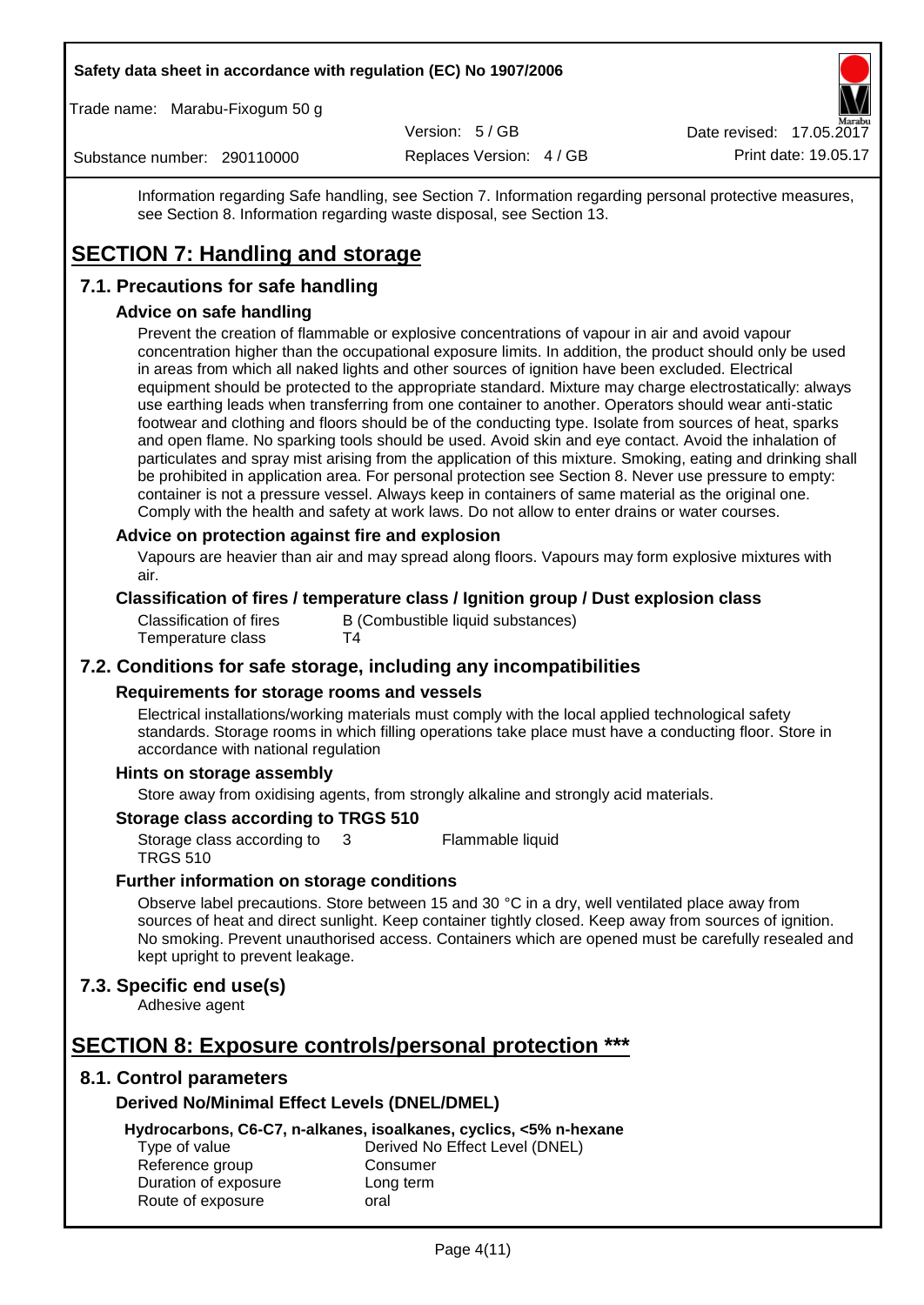| Trade name: Marabu-Fixogum 50 g |                                |                          |
|---------------------------------|--------------------------------|--------------------------|
|                                 | Version: 5/GB                  | Date revised: 17.05.2017 |
| Substance number: 290110000     | Replaces Version: 4 / GB       | Print date: 19.05.17     |
| Mode of action                  | Systemic effects               |                          |
| Concentration                   | 699                            | mg/kg                    |
| Type of value                   | Derived No Effect Level (DNEL) |                          |
| Reference group                 | Worker                         |                          |
| Duration of exposure            | Long term                      |                          |
| Route of exposure               | dermal                         |                          |
| Mode of action                  | Systemic effects               |                          |
| Concentration                   | 773                            | mg/kg                    |
| Type of value                   | Derived No Effect Level (DNEL) |                          |
| Reference group                 | Consumer                       |                          |
| Duration of exposure            | Long term                      |                          |
| Route of exposure               | dermal                         |                          |
| Mode of action                  | Systemic effects               |                          |
| Concentration                   | 699                            | mg/kg                    |
| Type of value                   | Derived No Effect Level (DNEL) |                          |
| Reference group                 | Worker                         |                          |
| Duration of exposure            | Long term                      |                          |
| Route of exposure               | inhalative                     |                          |
| Mode of action                  | Systemic effects               |                          |
| Concentration                   | 2035                           | mg/m <sup>3</sup>        |
| Type of value                   | Derived No Effect Level (DNEL) |                          |
| Reference group                 | Consumer                       |                          |
| Duration of exposure            | Long term                      |                          |
| Route of exposure               | inhalative                     |                          |
| Mode of action                  | Systemic effects               |                          |
| Concentration                   | 608                            | mg/m <sup>3</sup>        |

## **Exposure controls**

Provide adequate ventilation. Where reasonably practicable this should be achieved by the use of local exhaust ventilation and good general extraction. If these are not sufficient to maintain concentrations of particulates and solvent vapour below the OEL, suitable respiratory protection must be worn.

#### **Respiratory protection**

If workers are exposed to concentrations above the exposure limit they must use appropriate, certified respirators. Full mask, filter A

## **Hand protection**

There is no one glove material or combination of materials that will give unlimited resistance to any individual or combination of chemicals.

For prolonged or repeated handling nitrile rubber gloves with textile undergloves are required.

| Material thickness | 0.5 | mm  |
|--------------------|-----|-----|
| Breakthrough time  | 30  | min |

The breakthrough time must be greater than the end use time of the product.

The instructions and information provided by the glove manufacturer on use, storage, maintenance and replacement must be followed.

Gloves should be replaced regularly and if there is any sign of damage to the glove material.

Always ensure that gloves are free from defects and that they are stored and used correctly.

The performance or effectiveness of the glove may be reduced by physical/ chemical damage and poor maintenance.

Barrier creams may help to protect the exposed areas of the skin, they should however not be applied once exposure has occurred.

## **Eye protection**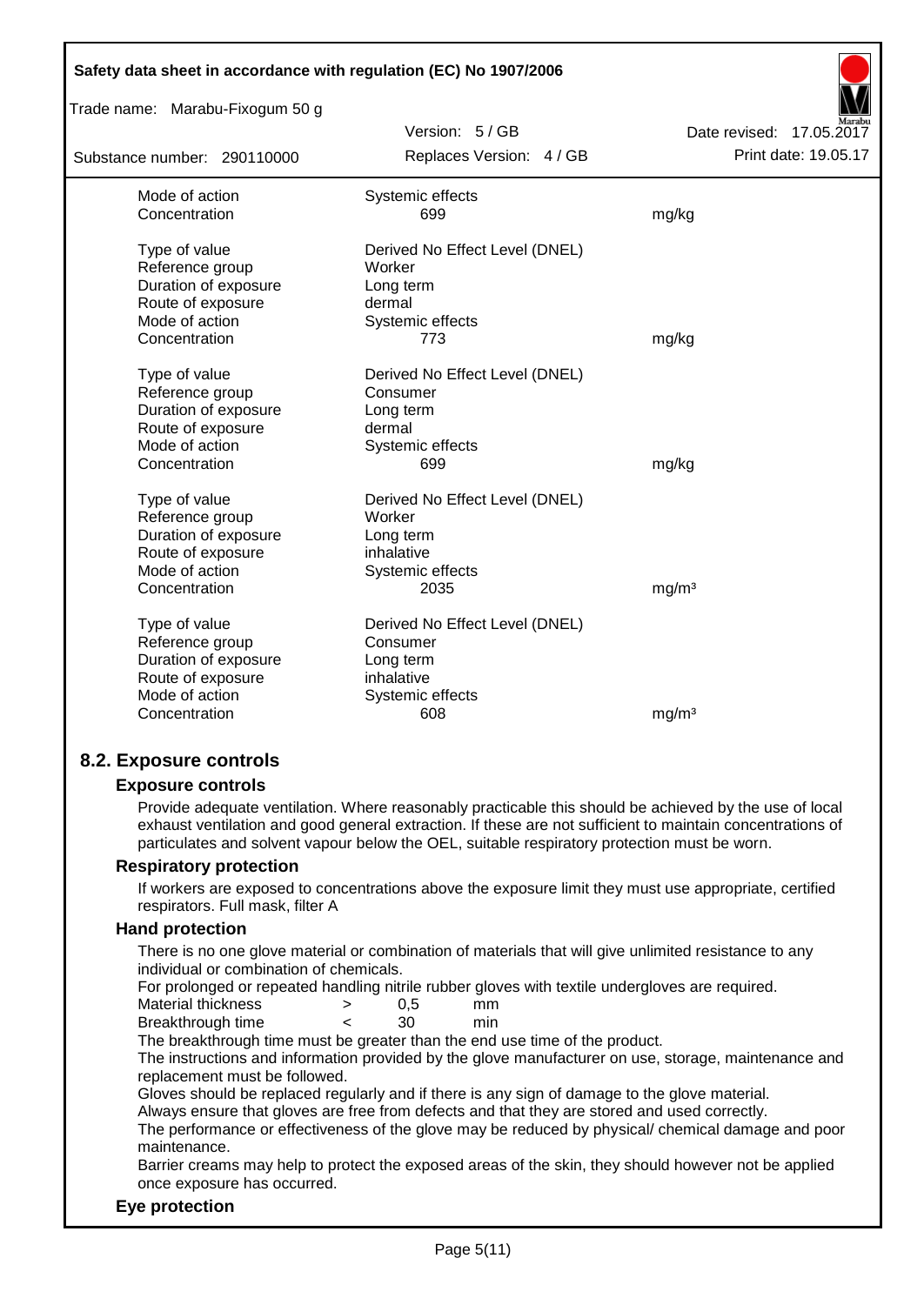| Safety data sheet in accordance with regulation (EC) No 1907/2006 |                                                                         |                                 |                   |                          |
|-------------------------------------------------------------------|-------------------------------------------------------------------------|---------------------------------|-------------------|--------------------------|
| Trade name: Marabu-Fixogum 50 g                                   |                                                                         |                                 |                   |                          |
|                                                                   |                                                                         | Version: 5 / GB                 |                   | Date revised: 17.05.2017 |
| Substance number: 290110000                                       |                                                                         | Replaces Version: 4 / GB        |                   | Print date: 19.05.17     |
|                                                                   | Use safety eyewear designed to protect against splash of liquids.       |                                 |                   |                          |
| <b>Body protection</b>                                            |                                                                         |                                 |                   |                          |
|                                                                   | Cotton or cotton/synthetic overalls or coveralls are normally suitable. |                                 |                   |                          |
| <b>SECTION 9: Physical and chemical properties</b>                |                                                                         |                                 |                   |                          |
| 9.1. Information on basic physical and chemical properties        |                                                                         |                                 |                   |                          |
| <b>Form</b>                                                       | Pasty                                                                   |                                 |                   |                          |
| <b>Colour</b>                                                     | colourless, clear                                                       |                                 |                   |                          |
| <b>Odour</b>                                                      | petrol-like                                                             |                                 |                   |                          |
| <b>Odour threshold</b>                                            |                                                                         |                                 |                   |                          |
| Remarks                                                           |                                                                         | No data available               |                   |                          |
| pH value                                                          |                                                                         |                                 |                   |                          |
| Remarks                                                           | Not applicable                                                          |                                 |                   |                          |
| <b>Melting point</b>                                              |                                                                         |                                 |                   |                          |
| Remarks                                                           | not determined                                                          |                                 |                   |                          |
| <b>Freezing point</b>                                             |                                                                         |                                 |                   |                          |
| Remarks                                                           | not determined                                                          |                                 |                   |                          |
| Initial boiling point and boiling range                           |                                                                         |                                 |                   |                          |
| Value                                                             | appr.                                                                   | 84                              | $^{\circ}C$       |                          |
| Pressure                                                          |                                                                         | 1.013<br>hPa                    |                   |                          |
| Source                                                            | Literature value                                                        |                                 |                   |                          |
| <b>Flash point</b>                                                |                                                                         |                                 |                   |                          |
| Value                                                             |                                                                         | $-18$                           | °C                |                          |
| Method                                                            | <b>DIN 53213</b>                                                        |                                 |                   |                          |
| Evaporation rate (ether $= 1$ ) :                                 |                                                                         |                                 |                   |                          |
| Remarks                                                           | not determined                                                          |                                 |                   |                          |
| <b>Flammability (solid, gas)</b>                                  |                                                                         |                                 |                   |                          |
| Not applicable                                                    |                                                                         |                                 |                   |                          |
| Upper/lower flammability or explosive limits                      |                                                                         |                                 |                   |                          |
| Lower explosion limit<br>Upper explosion limit                    | appr.<br>appr.                                                          | 0,6<br>$\overline{7}$           | %(V)<br>$%$ (V)   |                          |
| Source                                                            | Literature value                                                        |                                 |                   |                          |
| Vapour pressure                                                   |                                                                         |                                 |                   |                          |
| Value                                                             | appr.                                                                   | 60                              | hPa               |                          |
| Method                                                            |                                                                         | Value taken from the literature |                   |                          |
| <b>Vapour density</b>                                             |                                                                         |                                 |                   |                          |
| Remarks                                                           | not determined                                                          |                                 |                   |                          |
| <b>Density</b>                                                    |                                                                         |                                 |                   |                          |
| Value                                                             |                                                                         | 0,72                            | g/cm <sup>3</sup> |                          |
| Solubility in water                                               |                                                                         |                                 |                   |                          |
| Remarks                                                           | partially miscible                                                      |                                 |                   |                          |
| Partition coefficient: n-octanol/water                            |                                                                         |                                 |                   |                          |
| Remarks                                                           | Not applicable                                                          |                                 |                   |                          |
| Ignition temperature                                              |                                                                         |                                 |                   |                          |
| Value                                                             | appr.                                                                   | 200                             | $^{\circ}C$       |                          |
| Source                                                            | Literature value                                                        |                                 |                   |                          |
| <b>Viscosity</b>                                                  |                                                                         |                                 |                   |                          |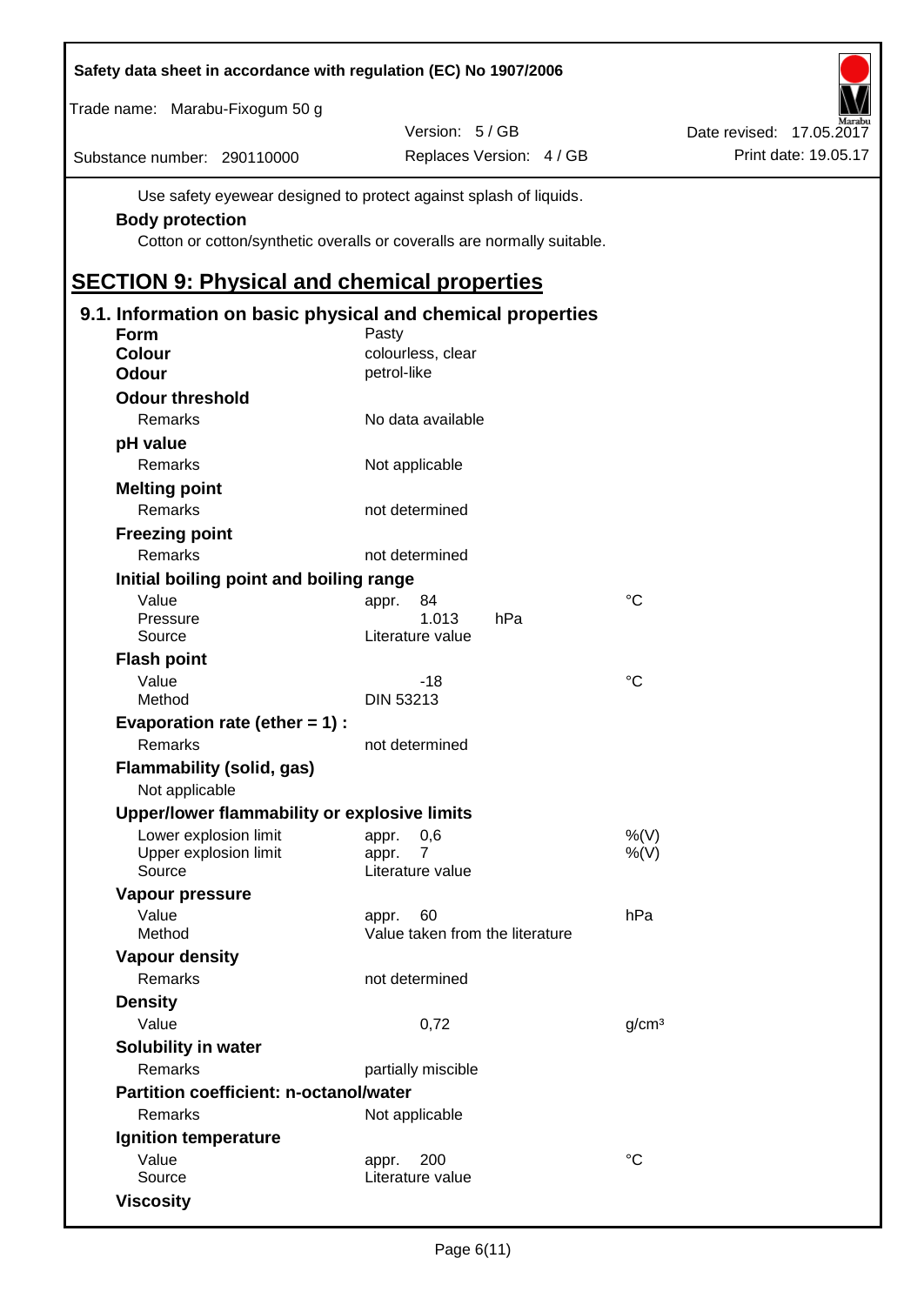# **Safety data sheet in accordance with regulation (EC) No 1907/2006**



# **9.2. Other information**

## **Other information**

The physical specifications are approximate values and refer to the used safety relevant component(s).

# **SECTION 10: Stability and reactivity**

## **10.1. Reactivity**

No hazardous reactions when stored and handled according to prescribed instructions.

## **10.2. Chemical stability**

Stable under recommended storage and handling conditions (see section 7).

## **10.3. Possibility of hazardous reactions**

Keep away from oxidising agents, strongly alkaline and strongly acid materials in order to avoid exothermic reactions.

## **10.4. Conditions to avoid**

When exposed to high temperatures may produce hazardous decomposition products.

## **10.5. Incompatible materials**

No hazardous reactions when stored and handled according to prescribed instructions.

## **10.6. Hazardous decomposition products**

See chapter 5.2 (Firefighting measures - Special hazards arising from the substance or mixture).

# **SECTION 11: Toxicological information**

## **11.1. Information on toxicological effects**

| <b>Acute oral toxicity</b>                |                                                                   |                                                                   |       |  |  |  |
|-------------------------------------------|-------------------------------------------------------------------|-------------------------------------------------------------------|-------|--|--|--|
| Remarks                                   | Based on available data, the classification criteria are not met. |                                                                   |       |  |  |  |
| <b>Acute oral toxicity (Components)</b>   |                                                                   |                                                                   |       |  |  |  |
|                                           |                                                                   | Hydrocarbons, C6-C7, n-alkanes, isoalkanes, cyclics, <5% n-hexane |       |  |  |  |
| <b>Species</b>                            | rat                                                               |                                                                   |       |  |  |  |
| LD50                                      | >                                                                 | 5000                                                              | mg/kg |  |  |  |
| <b>Acute dermal toxicity</b>              |                                                                   |                                                                   |       |  |  |  |
| Remarks                                   |                                                                   | Based on available data, the classification criteria are not met. |       |  |  |  |
| <b>Acute dermal toxicity (Components)</b> |                                                                   |                                                                   |       |  |  |  |
|                                           |                                                                   | Hydrocarbons, C6-C7, n-alkanes, isoalkanes, cyclics, <5% n-hexane |       |  |  |  |
| <b>Species</b>                            | rabbit                                                            |                                                                   |       |  |  |  |
| LD50                                      | >                                                                 | 2000                                                              | mg/ka |  |  |  |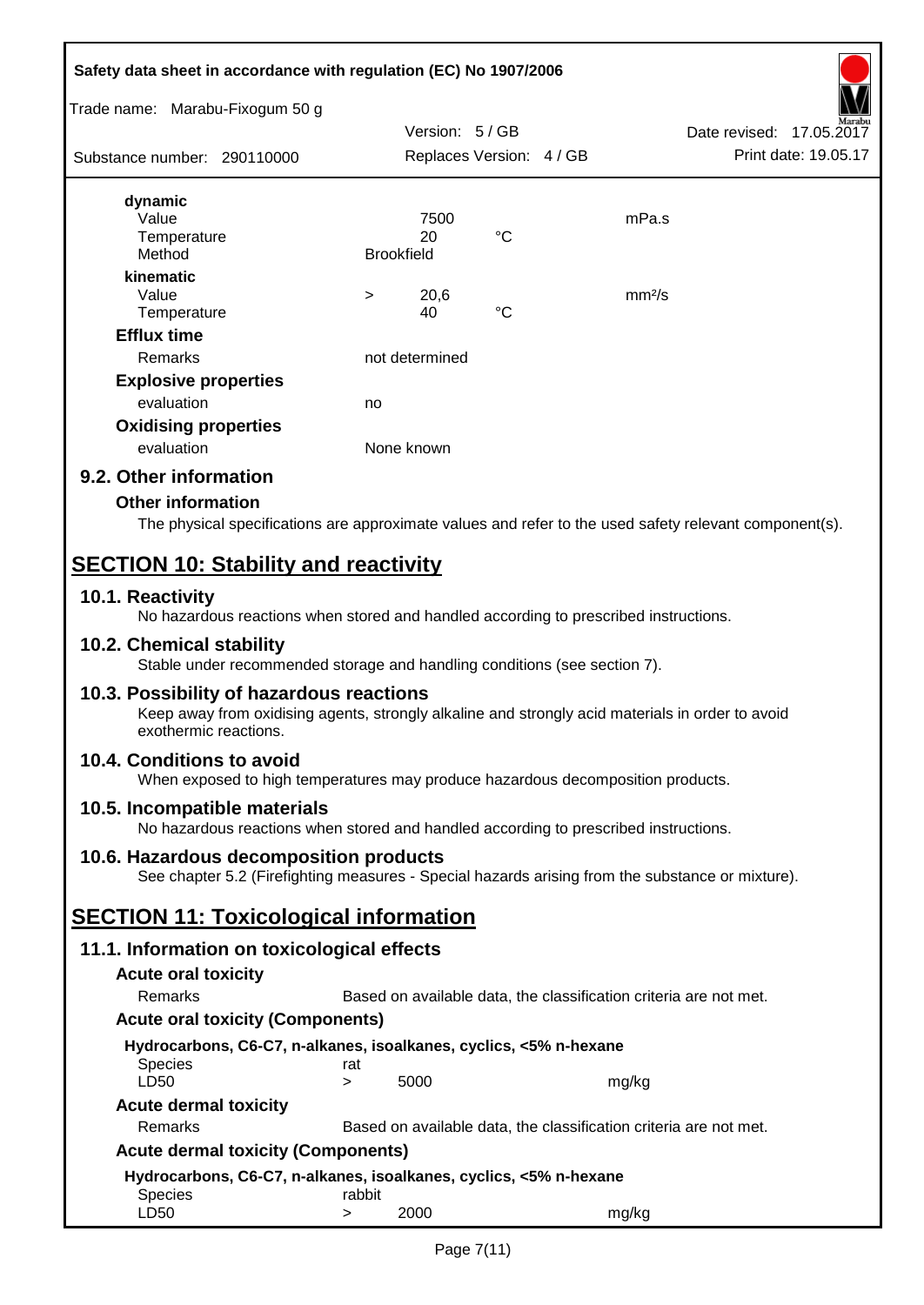| Safety data sheet in accordance with regulation (EC) No 1907/2006                                                                                                                                                                                                                                                                                                                                                                                                                                                                                                                                                                                                                                                                                                                                                                                                    |                                                                   |      |                                                                                                                                                                                                                |
|----------------------------------------------------------------------------------------------------------------------------------------------------------------------------------------------------------------------------------------------------------------------------------------------------------------------------------------------------------------------------------------------------------------------------------------------------------------------------------------------------------------------------------------------------------------------------------------------------------------------------------------------------------------------------------------------------------------------------------------------------------------------------------------------------------------------------------------------------------------------|-------------------------------------------------------------------|------|----------------------------------------------------------------------------------------------------------------------------------------------------------------------------------------------------------------|
| Trade name: Marabu-Fixogum 50 g                                                                                                                                                                                                                                                                                                                                                                                                                                                                                                                                                                                                                                                                                                                                                                                                                                      |                                                                   |      |                                                                                                                                                                                                                |
|                                                                                                                                                                                                                                                                                                                                                                                                                                                                                                                                                                                                                                                                                                                                                                                                                                                                      | Version: 5/GB                                                     |      | Date revised: 17,05,2017                                                                                                                                                                                       |
| Substance number: 290110000                                                                                                                                                                                                                                                                                                                                                                                                                                                                                                                                                                                                                                                                                                                                                                                                                                          | Replaces Version: 4 / GB                                          |      | Print date: 19.05.17                                                                                                                                                                                           |
| <b>Acute inhalational toxicity</b>                                                                                                                                                                                                                                                                                                                                                                                                                                                                                                                                                                                                                                                                                                                                                                                                                                   |                                                                   |      |                                                                                                                                                                                                                |
| Remarks                                                                                                                                                                                                                                                                                                                                                                                                                                                                                                                                                                                                                                                                                                                                                                                                                                                              | Based on available data, the classification criteria are not met. |      |                                                                                                                                                                                                                |
| <b>Acute inhalative toxicity (Components)</b>                                                                                                                                                                                                                                                                                                                                                                                                                                                                                                                                                                                                                                                                                                                                                                                                                        |                                                                   |      |                                                                                                                                                                                                                |
| Hydrocarbons, C6-C7, n-alkanes, isoalkanes, cyclics, <5% n-hexane<br><b>Species</b>                                                                                                                                                                                                                                                                                                                                                                                                                                                                                                                                                                                                                                                                                                                                                                                  | rat                                                               |      |                                                                                                                                                                                                                |
| <b>LC50</b>                                                                                                                                                                                                                                                                                                                                                                                                                                                                                                                                                                                                                                                                                                                                                                                                                                                          | 20<br>$\geq$                                                      | mg/l |                                                                                                                                                                                                                |
| Administration/Form                                                                                                                                                                                                                                                                                                                                                                                                                                                                                                                                                                                                                                                                                                                                                                                                                                                  | Vapors                                                            |      |                                                                                                                                                                                                                |
| <b>Skin corrosion/irritation</b>                                                                                                                                                                                                                                                                                                                                                                                                                                                                                                                                                                                                                                                                                                                                                                                                                                     |                                                                   |      |                                                                                                                                                                                                                |
| evaluation<br>Remarks                                                                                                                                                                                                                                                                                                                                                                                                                                                                                                                                                                                                                                                                                                                                                                                                                                                | irritant<br>The classification criteria are met.                  |      |                                                                                                                                                                                                                |
| Serious eye damage/irritation                                                                                                                                                                                                                                                                                                                                                                                                                                                                                                                                                                                                                                                                                                                                                                                                                                        |                                                                   |      |                                                                                                                                                                                                                |
| Remarks                                                                                                                                                                                                                                                                                                                                                                                                                                                                                                                                                                                                                                                                                                                                                                                                                                                              | Based on available data, the classification criteria are not met. |      |                                                                                                                                                                                                                |
| <b>Sensitization</b>                                                                                                                                                                                                                                                                                                                                                                                                                                                                                                                                                                                                                                                                                                                                                                                                                                                 |                                                                   |      |                                                                                                                                                                                                                |
| Remarks                                                                                                                                                                                                                                                                                                                                                                                                                                                                                                                                                                                                                                                                                                                                                                                                                                                              | Based on available data, the classification criteria are not met. |      |                                                                                                                                                                                                                |
| <b>Mutagenicity</b>                                                                                                                                                                                                                                                                                                                                                                                                                                                                                                                                                                                                                                                                                                                                                                                                                                                  |                                                                   |      |                                                                                                                                                                                                                |
| Remarks                                                                                                                                                                                                                                                                                                                                                                                                                                                                                                                                                                                                                                                                                                                                                                                                                                                              | Based on available data, the classification criteria are not met. |      |                                                                                                                                                                                                                |
| <b>Reproductive toxicity</b>                                                                                                                                                                                                                                                                                                                                                                                                                                                                                                                                                                                                                                                                                                                                                                                                                                         |                                                                   |      |                                                                                                                                                                                                                |
| Remarks                                                                                                                                                                                                                                                                                                                                                                                                                                                                                                                                                                                                                                                                                                                                                                                                                                                              | Based on available data, the classification criteria are not met. |      |                                                                                                                                                                                                                |
| Carcinogenicity                                                                                                                                                                                                                                                                                                                                                                                                                                                                                                                                                                                                                                                                                                                                                                                                                                                      |                                                                   |      |                                                                                                                                                                                                                |
| Remarks                                                                                                                                                                                                                                                                                                                                                                                                                                                                                                                                                                                                                                                                                                                                                                                                                                                              | Based on available data, the classification criteria are not met. |      |                                                                                                                                                                                                                |
| <b>Specific Target Organ Toxicity (STOT)</b>                                                                                                                                                                                                                                                                                                                                                                                                                                                                                                                                                                                                                                                                                                                                                                                                                         |                                                                   |      |                                                                                                                                                                                                                |
| <b>Single exposure</b>                                                                                                                                                                                                                                                                                                                                                                                                                                                                                                                                                                                                                                                                                                                                                                                                                                               |                                                                   |      |                                                                                                                                                                                                                |
| Remarks                                                                                                                                                                                                                                                                                                                                                                                                                                                                                                                                                                                                                                                                                                                                                                                                                                                              | The classification criteria are met.                              |      |                                                                                                                                                                                                                |
| evaluation                                                                                                                                                                                                                                                                                                                                                                                                                                                                                                                                                                                                                                                                                                                                                                                                                                                           | May cause drowsiness or dizziness.                                |      |                                                                                                                                                                                                                |
| <b>Repeated exposure</b><br>Remarks                                                                                                                                                                                                                                                                                                                                                                                                                                                                                                                                                                                                                                                                                                                                                                                                                                  |                                                                   |      |                                                                                                                                                                                                                |
|                                                                                                                                                                                                                                                                                                                                                                                                                                                                                                                                                                                                                                                                                                                                                                                                                                                                      | Based on available data, the classification criteria are not met. |      |                                                                                                                                                                                                                |
| <b>Aspiration hazard</b>                                                                                                                                                                                                                                                                                                                                                                                                                                                                                                                                                                                                                                                                                                                                                                                                                                             |                                                                   |      |                                                                                                                                                                                                                |
| Based on available data, the classification criteria are not met.                                                                                                                                                                                                                                                                                                                                                                                                                                                                                                                                                                                                                                                                                                                                                                                                    |                                                                   |      |                                                                                                                                                                                                                |
| <b>Experience in practice</b><br>Exposure to component solvents vapours concentration in excess of the stated occupational exposure<br>limit may result in adverse health effects such as mucous membrane and respiratory system irritation<br>dizziness, fatigue, muscular weakness, drowsiness and in extreme cases, loss of consciousness.<br>Solvents may cause some of the above effects by absorption through the skin. Repeated or prolonged<br>contact with the mixture may cause removal of natural fat from the skin resulting in non-allergic contact<br>dermatitis and absorption through the skin. The liquid splashed in the eyes may cause irritation and<br>known, delayed and immediate effects and also chronic effects of components from short-term and<br>long-term exposure by oral, inhalation and dermal routes of exposure and eye contact. |                                                                   |      | and adverse effects on kidney, liver and central nervous system. Symptoms and signs include headache,<br>reversible damage. Ingestion may cause nausea, diarrhoea and vomiting. This takes into account, where |
| <b>Other information</b>                                                                                                                                                                                                                                                                                                                                                                                                                                                                                                                                                                                                                                                                                                                                                                                                                                             |                                                                   |      |                                                                                                                                                                                                                |
| There are no data available on the mixture itself.<br>The mixture has been assessed following the conventional method of the Dangerous Preparations<br>Directive 1999/45/EC and classified for toxicological hazards accordingly.                                                                                                                                                                                                                                                                                                                                                                                                                                                                                                                                                                                                                                    |                                                                   |      |                                                                                                                                                                                                                |
| <b>SECTION 12: Ecological information</b><br>$12.4$ Tovicity                                                                                                                                                                                                                                                                                                                                                                                                                                                                                                                                                                                                                                                                                                                                                                                                         |                                                                   |      |                                                                                                                                                                                                                |

# **12.1. Toxicity**

# **General information**

There are no data available on the mixture itself.Do not allow to enter drains or water courses.The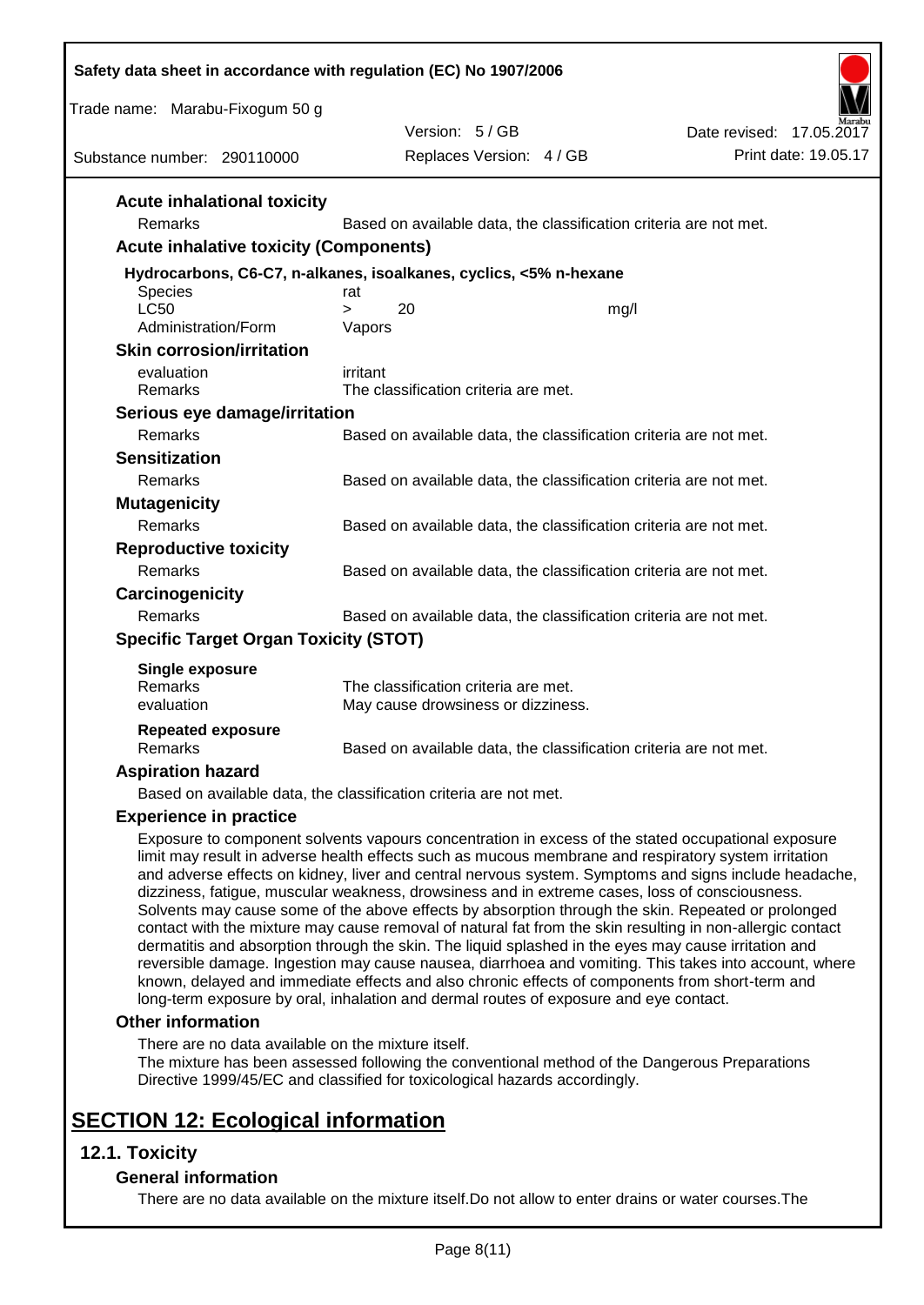| Safety data sheet in accordance with regulation (EC) No 1907/2006                                                                                                                                                                                                                                                                          |                |                                             |                               |                                                          |
|--------------------------------------------------------------------------------------------------------------------------------------------------------------------------------------------------------------------------------------------------------------------------------------------------------------------------------------------|----------------|---------------------------------------------|-------------------------------|----------------------------------------------------------|
| Trade name: Marabu-Fixogum 50 g                                                                                                                                                                                                                                                                                                            |                |                                             |                               |                                                          |
| Substance number: 290110000                                                                                                                                                                                                                                                                                                                |                | Version: 5 / GB<br>Replaces Version: 4 / GB |                               | Date revised: 17.05.2017<br>Print date: 19.05.17         |
| mixture has been assessed following the summation method of the CLP Regulation (EC) No 1272/2008<br>and is classified for eco-toxicological properties accordingly. See Sections 2 and 3 for details.                                                                                                                                      |                |                                             |                               |                                                          |
| <b>Fish toxicity (Components)</b>                                                                                                                                                                                                                                                                                                          |                |                                             |                               |                                                          |
| Hydrocarbons, C6-C7, n-alkanes, isoalkanes, cyclics, <5% n-hexane<br><b>Species</b><br><b>LL50</b><br>Duration of exposure                                                                                                                                                                                                                 | 11,4<br>96     | rainbow trout (Oncorhynchus mykiss)<br>h    | mg/l                          |                                                          |
| 12.2. Persistence and degradability                                                                                                                                                                                                                                                                                                        |                |                                             |                               |                                                          |
| <b>General information</b><br>No data available                                                                                                                                                                                                                                                                                            |                |                                             |                               |                                                          |
| 12.3. Bioaccumulative potential                                                                                                                                                                                                                                                                                                            |                |                                             |                               |                                                          |
| <b>General information</b><br>There are no data available on the mixture itself.<br><b>Partition coefficient: n-octanol/water</b>                                                                                                                                                                                                          |                |                                             |                               |                                                          |
| Remarks                                                                                                                                                                                                                                                                                                                                    | Not applicable |                                             |                               |                                                          |
| 12.4. Mobility in soil                                                                                                                                                                                                                                                                                                                     |                |                                             |                               |                                                          |
| <b>General information</b><br>There are no data available on the mixture itself.                                                                                                                                                                                                                                                           |                |                                             |                               |                                                          |
| 12.5. Results of PBT and vPvB assessment                                                                                                                                                                                                                                                                                                   |                |                                             |                               |                                                          |
| <b>General information</b>                                                                                                                                                                                                                                                                                                                 |                |                                             |                               |                                                          |
| There are no data available on the mixture itself.                                                                                                                                                                                                                                                                                         |                |                                             |                               |                                                          |
| 12.6. Other adverse effects                                                                                                                                                                                                                                                                                                                |                |                                             |                               |                                                          |
| <b>General information</b><br>There are no data available on the mixture itself.                                                                                                                                                                                                                                                           |                |                                             |                               |                                                          |
| <b>SECTION 13: Disposal considerations</b>                                                                                                                                                                                                                                                                                                 |                |                                             |                               |                                                          |
| 13.1. Waste treatment methods                                                                                                                                                                                                                                                                                                              |                |                                             |                               |                                                          |
| Disposal recommendations for the product                                                                                                                                                                                                                                                                                                   |                |                                             |                               |                                                          |
| Dispose according to legislation.<br>EWC waste code                                                                                                                                                                                                                                                                                        | 08 04 09*      |                                             | or other dangerous substances | waste adhesives and sealants containing organic solvents |
| Disposal recommendations for packaging<br>Using information provided in this safety data sheet, advice should be obtained from the relevant waste<br>authority on the classification of empty containers.<br>Empty containers must be scrapped or reconditioned.<br>Not emptied containers are hazardous waste (waste code number 150110). |                |                                             |                               |                                                          |
| <b>SECTION 14: Transport information</b>                                                                                                                                                                                                                                                                                                   |                |                                             |                               |                                                          |
| <b>Land transport ADR/RID</b><br>14.1. UN number<br><b>UN 1133</b><br>14.2. UN proper shipping name<br><b>ADHESIVES</b><br>14.3. Transport hazard class(es)<br>Class                                                                                                                                                                       | 3              |                                             |                               |                                                          |
| Label<br>14.4. Packing group                                                                                                                                                                                                                                                                                                               | 3              |                                             |                               |                                                          |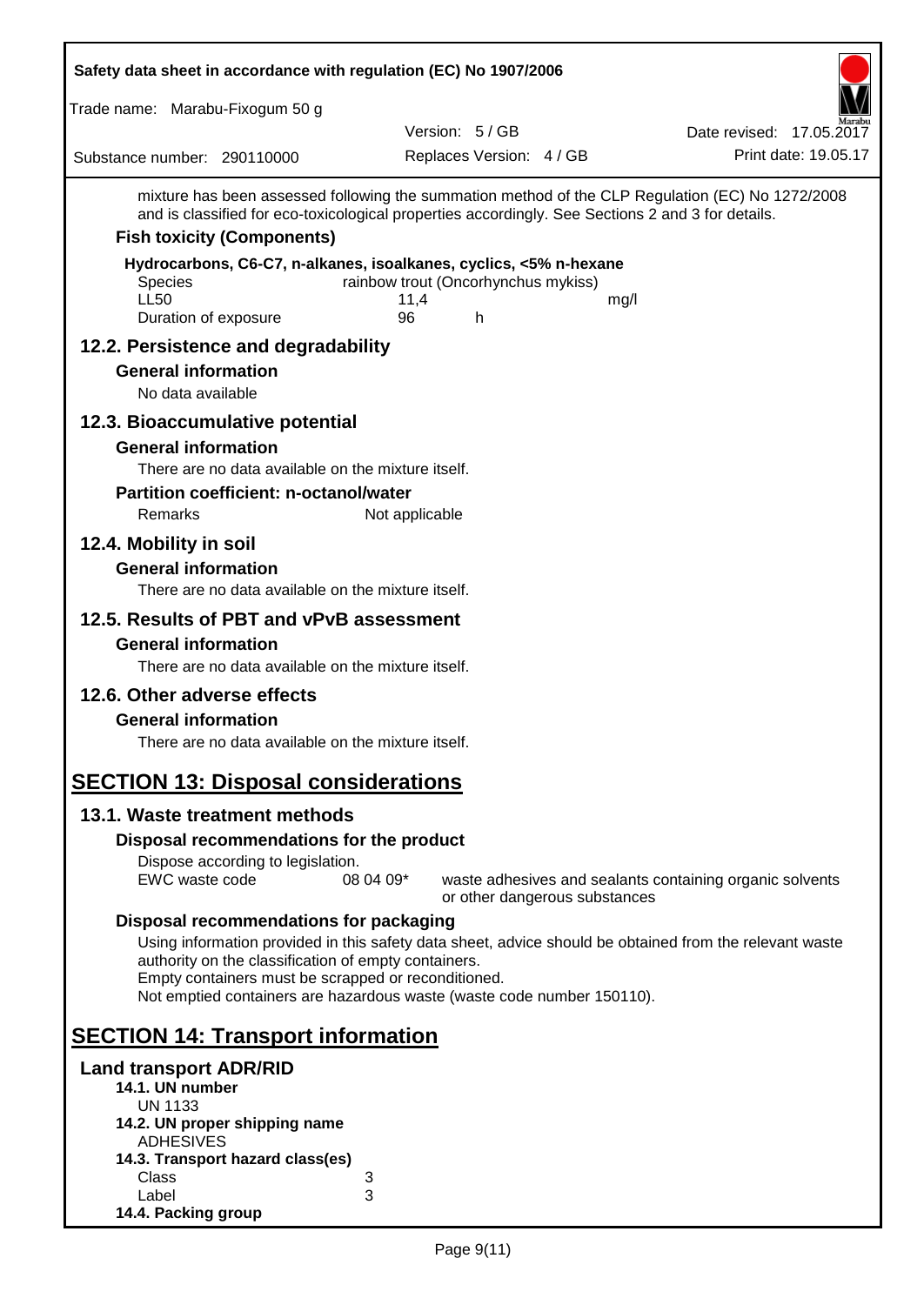| Safety data sheet in accordance with regulation (EC) No 1907/2006                                                                                                                                                                                                                                    |                                        |                          |                           |                      |          |                          |                      |
|------------------------------------------------------------------------------------------------------------------------------------------------------------------------------------------------------------------------------------------------------------------------------------------------------|----------------------------------------|--------------------------|---------------------------|----------------------|----------|--------------------------|----------------------|
| Trade name: Marabu-Fixogum 50 g                                                                                                                                                                                                                                                                      |                                        |                          |                           |                      |          |                          |                      |
|                                                                                                                                                                                                                                                                                                      |                                        | Version: 5/GB            |                           |                      |          | Date revised: 17,05,2017 |                      |
| Substance number: 290110000                                                                                                                                                                                                                                                                          |                                        |                          | Replaces Version: 4 / GB  |                      |          |                          | Print date: 19.05.17 |
| Packing group<br>Special provision<br><b>Limited Quantity</b><br>Transport category<br>14.5. Environmental hazards<br>ENVIRONMENTALLY HAZARDOUS<br>Tunnel restriction code                                                                                                                           | $\mathbf{H}$<br>640D<br>51<br>3<br>D/E |                          |                           |                      |          |                          |                      |
| <b>Marine transport IMDG/GGVSee</b><br>14.1. UN number<br><b>UN 1133</b>                                                                                                                                                                                                                             |                                        |                          |                           |                      |          |                          |                      |
| 14.2. UN proper shipping name<br><b>ADHESIVES</b><br>14.3. Transport hazard class(es)<br>Class<br>14.4. Packing group<br>Packing group<br><b>14.5. Environmental hazards</b><br><b>Marine Pollutant</b>                                                                                              | 3<br>$\mathsf{I}$                      |                          |                           |                      |          |                          |                      |
| Air transport ICAO/IATA<br>14.1. UN number<br><b>UN 1133</b><br>14.2. UN proper shipping name<br><b>ADHESIVES</b><br>14.3. Transport hazard class(es)                                                                                                                                                |                                        |                          |                           |                      |          |                          |                      |
| <b>Class</b><br>14.4. Packing group<br>Packing group<br>14.5. Environmental hazards<br>ENVIRONMENTALLY HAZARDOUS                                                                                                                                                                                     | 3<br>$\mathsf{I}$                      |                          |                           |                      |          |                          |                      |
| Information for all modes of transport<br>14.6. Special precautions for user<br>Transport within the user's premises:<br>Always transport in closed containers that are upright and secure.<br>Ensure that persons transporting the product know what to do in the event of an accident or spillage. |                                        |                          |                           |                      |          |                          |                      |
| <b>Other information</b><br>14.7. Transport in bulk according to Annex II of Marpol and the IBC Code<br>no                                                                                                                                                                                           |                                        |                          |                           |                      |          |                          |                      |
| <b>SECTION 15: Regulatory information ***</b>                                                                                                                                                                                                                                                        |                                        |                          |                           |                      |          |                          |                      |
| 15.1. Safety, health and environmental regulations/legislation specific for the substance<br>or mixture                                                                                                                                                                                              |                                        |                          |                           |                      |          |                          |                      |
| Major-accident categories acc. 96/82/EC                                                                                                                                                                                                                                                              |                                        |                          |                           |                      |          |                          |                      |
| 9.11<br>Category<br>7B<br>Category                                                                                                                                                                                                                                                                   |                                        | Highly flammable liquids | Dangerous for environment | 200.000<br>5.000.000 | kg<br>kg | 500.000<br>50.000.000    | kg                   |
| <b>VOC ***</b>                                                                                                                                                                                                                                                                                       |                                        |                          |                           |                      |          |                          | kg                   |
| VOC (EU)<br>VOC (EU)                                                                                                                                                                                                                                                                                 |                                        | 90                       | %<br>648                  | g/                   |          |                          |                      |
| Other information ***                                                                                                                                                                                                                                                                                |                                        |                          |                           |                      |          |                          |                      |
| The product does not contain substances of very high concern (SVHC).<br><b>Other information</b>                                                                                                                                                                                                     |                                        |                          |                           |                      |          |                          |                      |
| All components are contained in the TSCA inventory or exempted.                                                                                                                                                                                                                                      |                                        |                          |                           |                      |          |                          |                      |